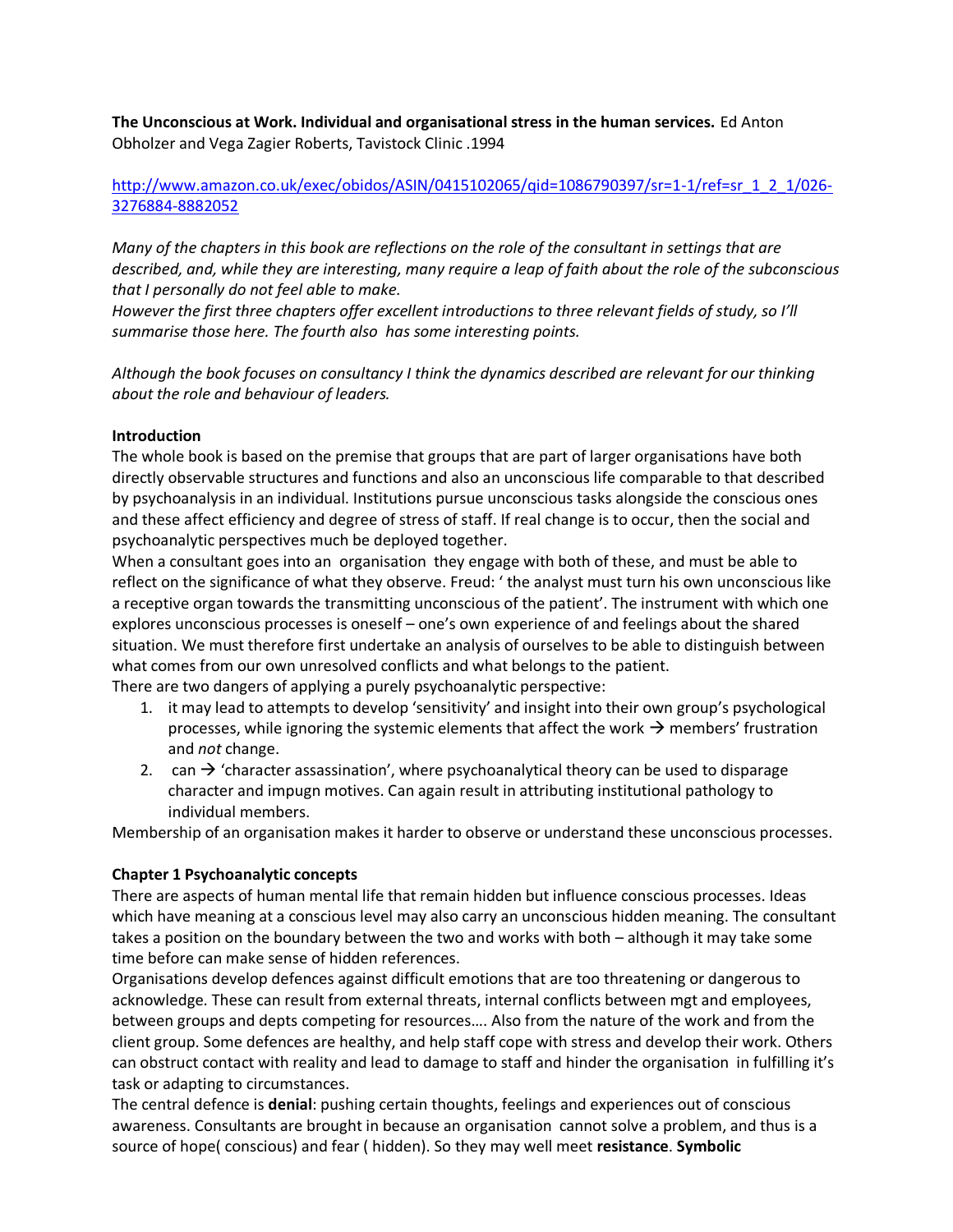**communication** occurs when the consultant's understanding of the hidden message occurs just as the group is ready to hear it.

Children represent their different feelings through characters ( good fairy, wicked witch…) and this division of feelings into differentiated elements is called '**splitting'**. This allows relief from internal conflicts ( love and hate for the mother  $\rightarrow$  good fairy and wicked witch).

**Projection** often accompanies splitting, and involves locating feelings in others and not oneself. e.g. slyness  $\rightarrow$  fox, jealousy  $\rightarrow$  ugly sister.

Melanie Klein: early in childhood splitting and projection are the main defences for avoiding pain. Can be called '**paranoid schizoid' position** ( paranoid= badness experienced outside oneself, schizoid = splitting.) This is a normal stage of development, and is a state of mind that can recur throughout life. Normally through play, maturation and psychoanalytic treatment ( !) the separated feelings ( love/hate; hope/despair; sadness/joy; acceptance/rejection) are integrated into a whole. This integrated position is called the **depressive position**, because it gives up the comforting simplicity of self –idealisation and faces the complexity of internal and external reality and the painful feelings of guilt, concern and sadness. It also leads to a desire to make reparation for any injuries caused through hatred etc and this can often lead to people wanting to become a care professional.

In an organisation the client group ( patients) are often the originator of projections and the staff group receive them . In the caring professions we tend to deny feelings of hatred or rejection towards clients so it may be easier to deal with by projecting them onto other groups or outside agencies. This projection of feelings of badness leads to a state of illusory goodness and self-idealisation, to a simplifying of complex issues and to a rigid culture in which growth is inhibited.

Splitting and projection often happen between groups in an organisation : ' the gaps between departments or professions are available to be filled with many different emotions – denigration, competition, hatred, prejudice, paranoia. Every group feels that it represents something good and that other groups represent something inferior'. The stereotypes of different professions fulfil the same role as characters in fairy stories.

'The less contact there is with the other sections the greater the scope for projection of this kind. Contact and meetings may be avoided in order unconsciously to preserve self –idealisation based on these projections'.

**Envy**. Sometimes groups have a sense of being an inevitable loser in a competitive struggle where the success of one group is seen to be at the expense of another. Survival anxiety  $\rightarrow$  an envious desire to spoil the other's success ( spoiling envy) by withholding necessary cooperation, or outright sabotage. **Projective identification**: an unconscious interpersonal interaction in which recipients of projection react to it in such a way that their own feelings are affected. They unconsciously identify with the projected feelings. When other people's feelings are experienced as your own this is called **counter transference**.

This frequently leads to the recipient acting out these projected feelings (strictly the counter transference response to); e.g. the staff of an adolescent unit may begin to behave with the rest of the organisation as though they were adolescents themselves.

This can result in one group or one member on behalf of others serving as a sponge for all the anger, depression, guilt etc. The angry member can then be launched at management, or the depressed member may leave….

*Depressive position*. Once we recognise that our painful feelings come from projections, if we simply try to return them to their source ( 'these are your feelings not mine' ) it often leads to more blaming and ricocheting of projections back and forth. But if you can tolerate the feelings long enough to reflect on them, to contain the anxieties they stir up, it may be possible to achieve change. If we act too early it will be perceived as another attack. When we have traced them to their source we can then try and deal with whatever made them so unbearable that they were projected. The aim here is to move from the ps position to the depressive position, in which every point of view will be valued, and a full range of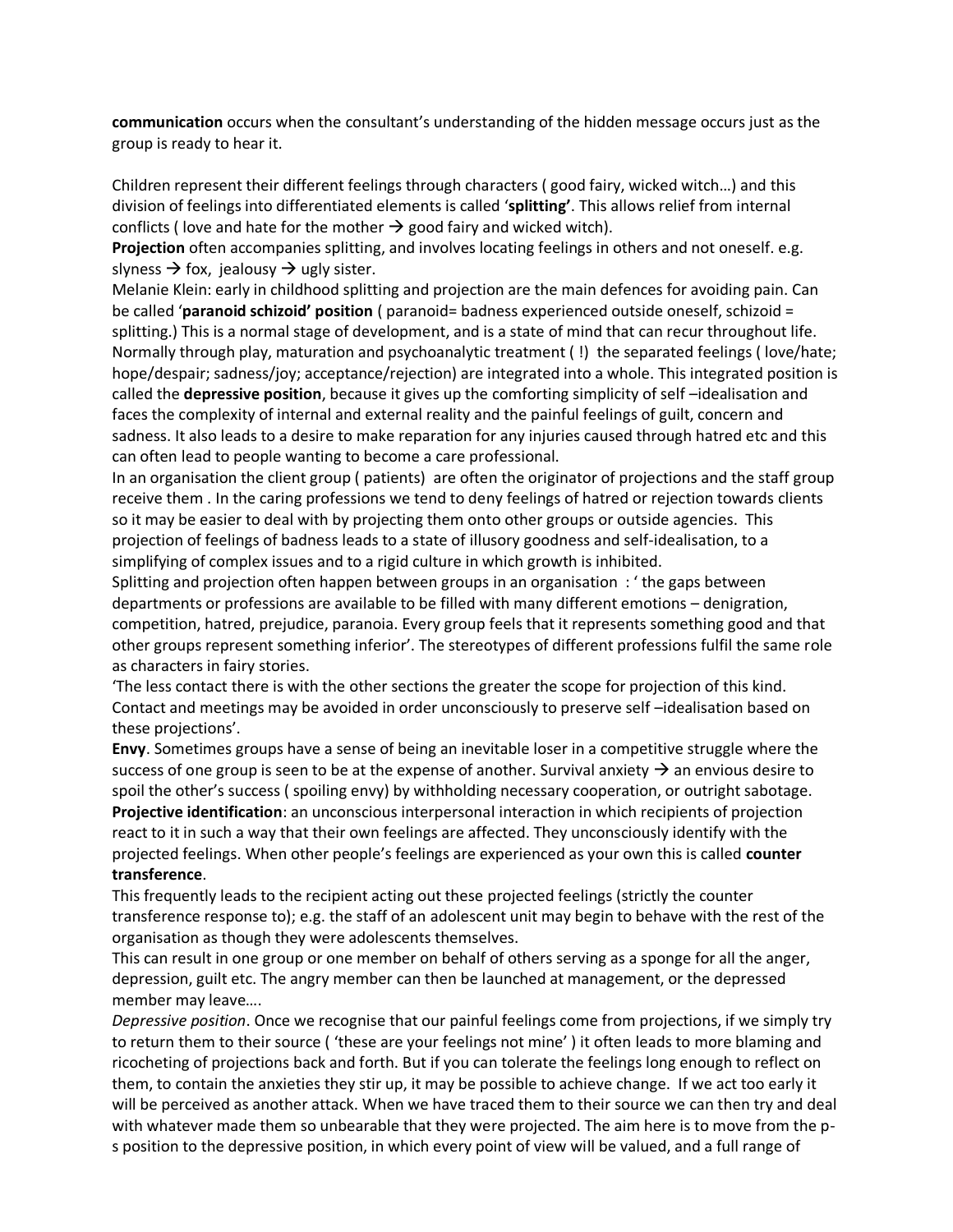emotional responses is available. A group in this state will contain their clients tendency towards splitting and projecting onto the team by discussing them and thinking through instead of being drawn into acting them out. This leads to lessening of conflict, better working practices, greater job satisfaction as staff process and integrate their collective work experience. But the depressive position is never attained once and for all, whenever survival or self esteem are threatened there will be a tendency to return to a more paranoid schizoid way of functioning.

# **Chapter 2 Contributions from the work of Wilfred Bion.**

WB studied processes in small groups in the army during WW" and then at the Tavistock Clinic, and this has led to a framework for analysing some of the more irrational features of unconscious group life. The relationship between the individual and the group is the central theme to Bion's work. He distinguished between two main tendencies in the life of a group:

- 1. the **work group mentality** where it is intent on carrying out a specifiable task and assess its effectiveness in achieving it.
- 2. **basic assumption mentality** where behaviour is directed at trying to meet unconscious needs of members to reduce anxiety, and internal conflicts.

Much of irrational , apparently chaotic behaviour springs from basic assumptions, common to all their members. There are three basic assumption, each leading to a particular complex of feelings, thoughts and behaviours.

### **Basic assumption dependency ( baD)**

The leader is expected to look after, protect, sustain, members of the group and make them feel good, not face them with the demands of the group's real purpose. The leader is the focus for a pathological form of dependency leading to diminished growth and development. The leader can be absent, or even dead as long a sthe illusion can be sustained that s/he contains the solution. Group debates reflect not so much present difficulties as what the absent leader would have said or thought.

### **Basic assumption fight-flight ( baF)**

There's a danger, an enemy which should be either attacked or fled from. But the group is only prepared to do either indifferently, i.e. members look to the leader to work out appropriate action, their task is to follow. e.g. instead of thinking about how to organise its own work, a team spends most of its time worrying about rumours of organisational change, leading to a spurious sense of togetherness, while avoiding facing the difficulties of the work itself. Or the group may protest angrily, but not plan any specific action to deal with a perceived threat.

### **Basic assumption paring (baP)**

A collective unconscious belief that, whatever the actual problems and needs of the group, a future event will solve them. i.e. a pairing or coupling between two members in the group, or between the leader and some external person, will lead to salvation. The focus si on the future, but as a defence against difficulties of the present. e.g. improved premises will provide the answer to the group's problems, or an awayday, or….. but the group doesn't work towards this happening but sustains a vague hope that it will. Decisions are either not taken or are left vague. After the event there is disappointment and failure, and then high hopes of the next…

### **Recognising basic assumption activity.**

When under the sway of a basic assumption a group appears to be meeting as if for some hard to specify purpose upon which members seem intently set. Members lose their critical faculties and individual abilities and the group appears to be passionately involved on something ill-defined. Trivial matters are discussed as if they are of life and death ( and they may feel like that to members whose underlying anxieties are about psychological survival). The group loses awareness of time passing, and there is little capacity to bear frustration and quick solutions are favoured. Members have lost touch with reality and its demands. Instead of seeking information the group closes off and retreats into paranoia. A questioning attitude is impossible – those who dare are seen to be foolish/mad/heretical. A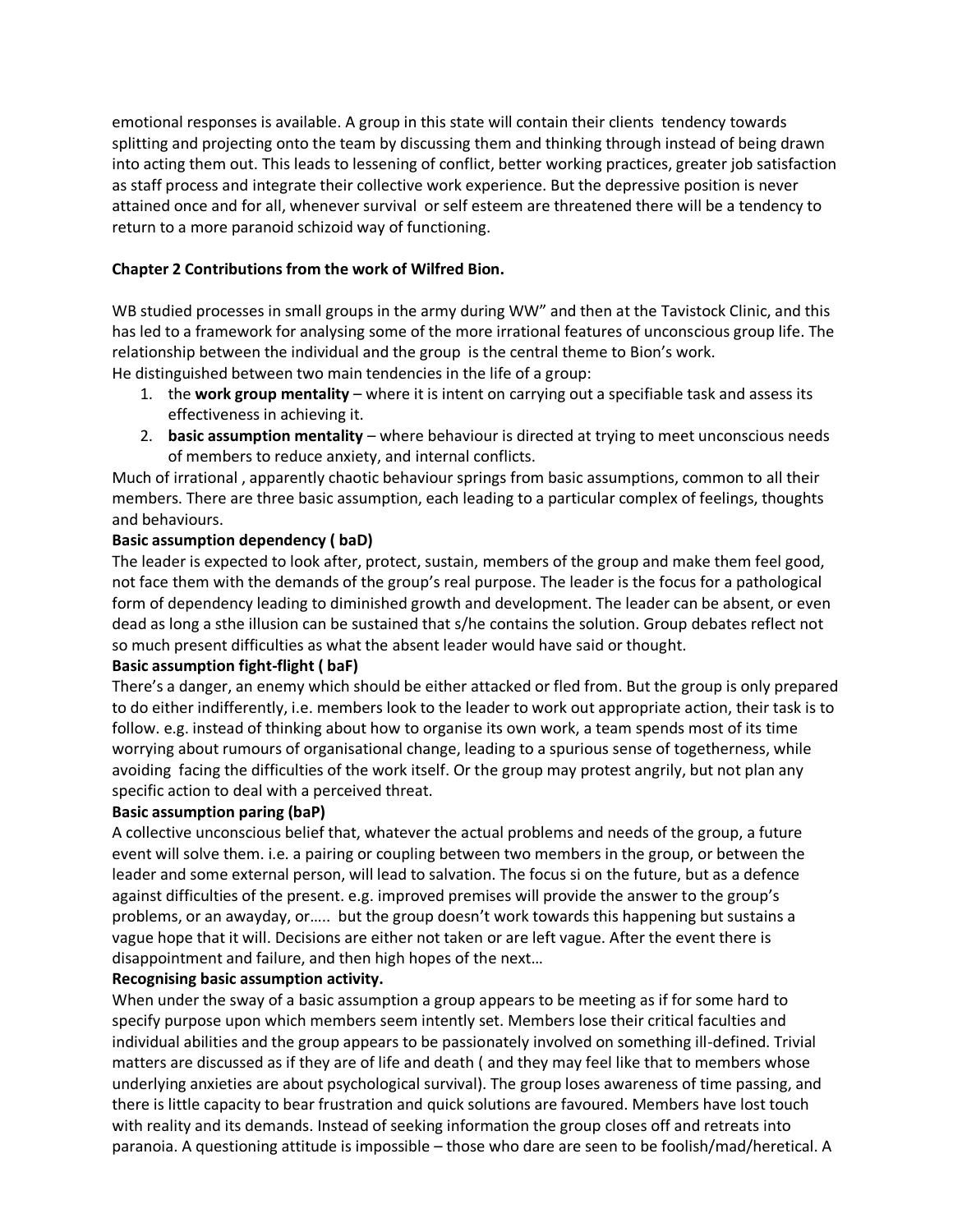new idea or way forward is felt to be terrifying because it involves questioning cherished assumptions and losing the familiar. Because adaptive processes and development and effective work all involve tolerating frustration, facing reality, recognising differences among group members, and learning from experiences, all of these will be seriously impeded.

## **Leadership and followership in ba groups**

True leadership involves identification of a problem requiring attention and action, and the promotion of activities to produce a solution. But in ba mentality there's a collusive interdependence between the leader and the led, and the leader is only followed if s/he fulfils the ba task of the group.

In baD the leader only provides for members needs to be cared for. In baF the leader must identify an enemy outside the group and lead the attack or flight. In baP the leader fosters hope in a better future while preventing actual change taking place.

If the leader does not behave in these ways the group will turn to an alternative leader. So the leader is a puppet of the group and manipulated to fulfil its wishes, and evade difficult realities. The leader being pulled into ba leadership feels in ways related to the ba.

baD: heaviness and resistance to change, preoccupation with status and hierarchy as a basis for decisions.

baF: aggression , suspicion, preoccupation with fine details of rule and procedures.

baP preoccupation with alternative futures.

the group members are happy because the roles are simple, they are relieved of anxiety and responsibility. But they are unhappy because their skills, individuality, capacity for rational thought are sacrificed. So are the satisfactions of working effectively – so they are constantly thinking of leaving.

In work group mentality members mobilise their capacity for cooperation and value the different contributions each can make and they choose to follow a leader to achieve the groups' task rather than in an automatic way determined by personal needs.

### **ba s in different professions.**

Bion also talks of 'sophisticated use of ba mentality' ( an important and lesser known aspect of his theory) in which a group may try to mobilise the emotions of one of the bas in constructive pursuit of their aims. e.g. a hospital ward may mobilise baD to encourage patients to trust and depend on drs and nurses; baF keeps an army alert and ready to fight, baF can also be used to help clients suffering from abuse to take action to get away from it. BaP can be used in the therapies, where a paring between patient and therapist is against a background of hope that sustains the inevitable setbacks. In a multi disciplinary team its important to understand the different sophisticated uses of the three ba mentalities. Each carries with it a different set of values, of views about the nature of the problem, its cure, what constitutes progress and whether this is best reached through a relationship with the professional which involves dependency, fight/flight or paring. Individuals are drawn to one profession or another because of their unconscious predisposition for one or other ba, and is therefore unlikely to question the processes within the group.

Conflict may not preclude collaboration on a task, as long as there is a process for clarifying shared goals and means of achieving them. But difficulties in carrying out the task can lead to breakdown in the sophisticated use of ba s and lead to aberrant forms of each. e.g. after years of dependency as a junior doctor, a new consultant may emerge, valuing independence and insistence on freedom for its own sake, leading to a counter dependent state of mind and denial of the benefits of working with others within the framework of an organisation.

Aberrant baD  $\rightarrow$  culture of subordination

Aberrant baP  $\rightarrow$  culture of collusion in avoiding truth rather than seeking it.

Aberrant baF  $\rightarrow$  culture of paranoia and aggressive competitiveness with enemies outside and within, rules proliferate to control these.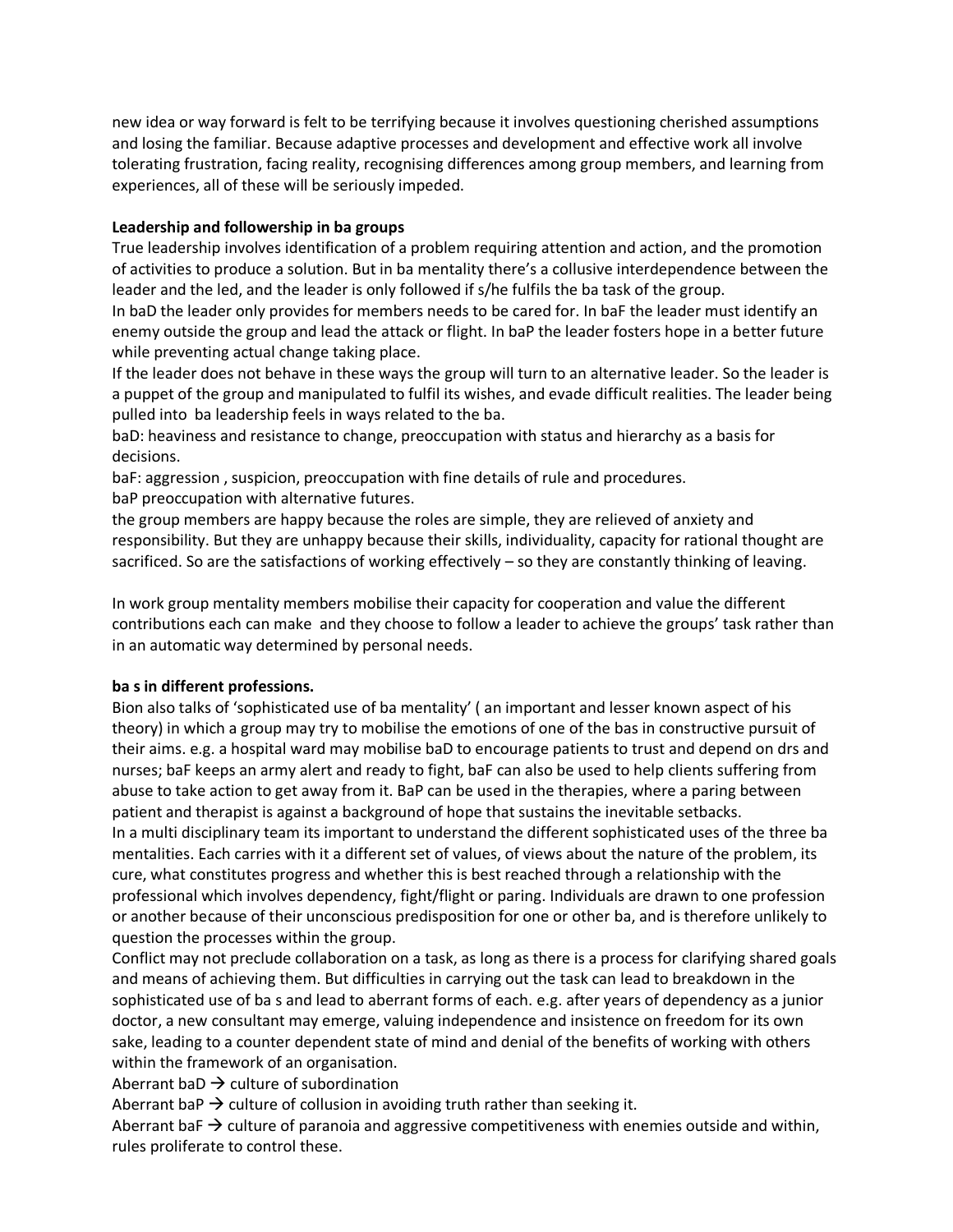## **Chapter 3 Contributions from open systems theory**

### Open v Closed systems.

Work of Kurt Lewin ( 1947) in applying these ides to human ( social ) systems was taken forward at the Tavistock institute ( by Rice and Miller 1967)

The work of any organisation can be thought of as a conversion of inputs to outputs:

Inputs  $\rightarrow$ 



outputs

The throughput ( inputs, outputs, conversion processes) defines the task. There are lots of subsystems, sometimes competing, so how all these resources and priorities are allocated depends on the **primary task** of an organisation. i.e. the task it must perform if it is to survive. *(We would probably nowadays think of this as the mission)* However different groups can have different definitions of the primary task., especially in organisations which aim to help or change people where there are multiple tasks ( e.g. working with patients, teaching medical students, and doing research) which are all important. There are often conflicting assumptions about which is the most important.

Understanding what people see as the primary task can explain some of the dynamics in organisations. People pursue different kinds of primary task:

- normative: formal, official, defined by chief stakeholders
- existential: what people in it believe they are carrying out
- phenomenal: task that can be inferred from people's behaviour they may not consciously be aware of.

Analysis of these three helps highlight discrepancies.

If a group doesn't seek or know its primary task it can either lead to dismemberment of the group or to the emergence of another primary task. This 'anti task' is typical of groups under the sway of ba s. This can result from :

- **Vague task definition: e.g. here to help**
- Defining methods instead of aims
- Avoiding conflict over priorities ( defines task in a way that fails to give priority to one system of activities over another)
- **Failing to change primary task as the environment changes:**

### Management is needed at the **boundary**.

Management of boundaries is crucial to effective organisational functioning. Boundaries must separate, and relate what is inside and outside. Open systems theory locates managers not above those they manage but at the boundary of the systems they manage. For this they need to be:

- **E** clear about the primary task
- attend to flow of information across the boundary
- **EXECT** ensure the system has the resources it needs to perform the task
- **numonitor that the task relates to the requirements of the wider system and to its external** environments.